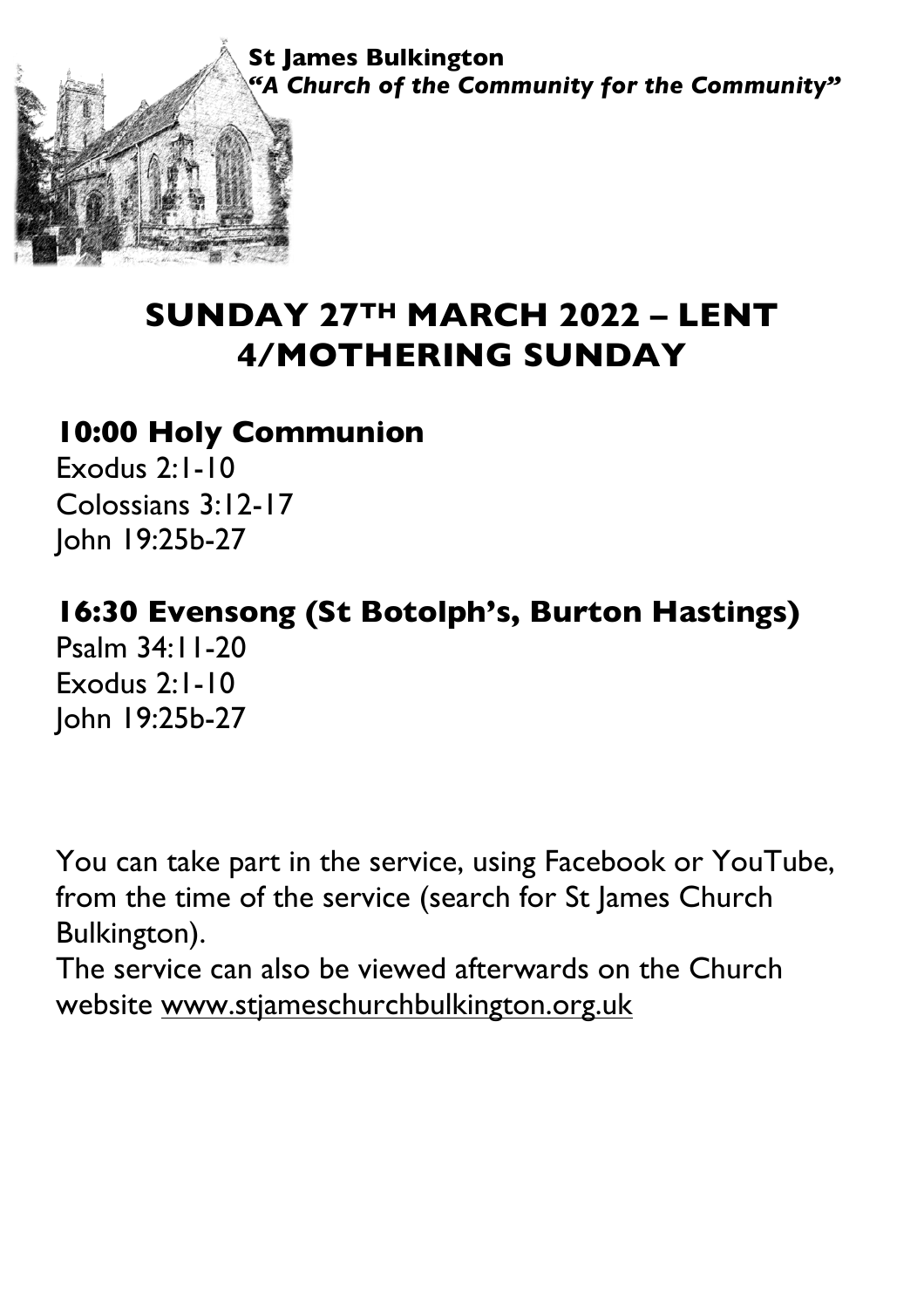#### **Please pray for…**

Paul Towers, Margaret Wykes, Anne McCreath, Josie Bayliss, June Quinney, Maggie Harris, Sheila Pike, Lizzie Steel, Vicki James, and Rupert Allen.

The students and staff of St James Church of England Academy and Arden Forest Schools

Those in our prayer corner and anyone known to us personally.

We pray for those who are bereaved, especially the families and friends of David Lowrence and Jenny Chilton.

In our parish we pray for all those who live and work on Morland Close, Neale Close, and New Street.

The people of Ukraine. Prayer cards to pray for Ukraine are now available in the prayer corner.

### **THIS WEEK'S NOTICES**

**As restrictions change…** our commitment to care for one another remains the same. All hygiene and safety measures in Church are regularly reviewed. Please contact Charles with your feedback.

**St James Spring Clean Saturday 9th April 9-11am.** Calling all volunteers! Come for however long you can. Cleaning supplies provided, but if you have a broom/cobweb brush, please bring it along. Sign up at the back of Church. Thank you! Rachel Partridge.

**A Funeral Service** for **David Lowrence** will take place at **Rainsbrook Crematorium, Rugby (CV22 5QQ)** on **Wednesday 30th March at 2pm.** Please come along to give thanks for David's life and support Elaine and family.

**Seashells at St James** is our midweek group for 0-4s and their



parents/carers on Tuesday mornings (9:15-10:45am). We have toys, craft, stories and songs with snacks for the children and refreshments for the grown ups. £2 per family - all welcome! Sessions on  $2^{nd}$  &  $4^{th}$  Tuesdays of the month. Next session: 22<sup>nd</sup> March.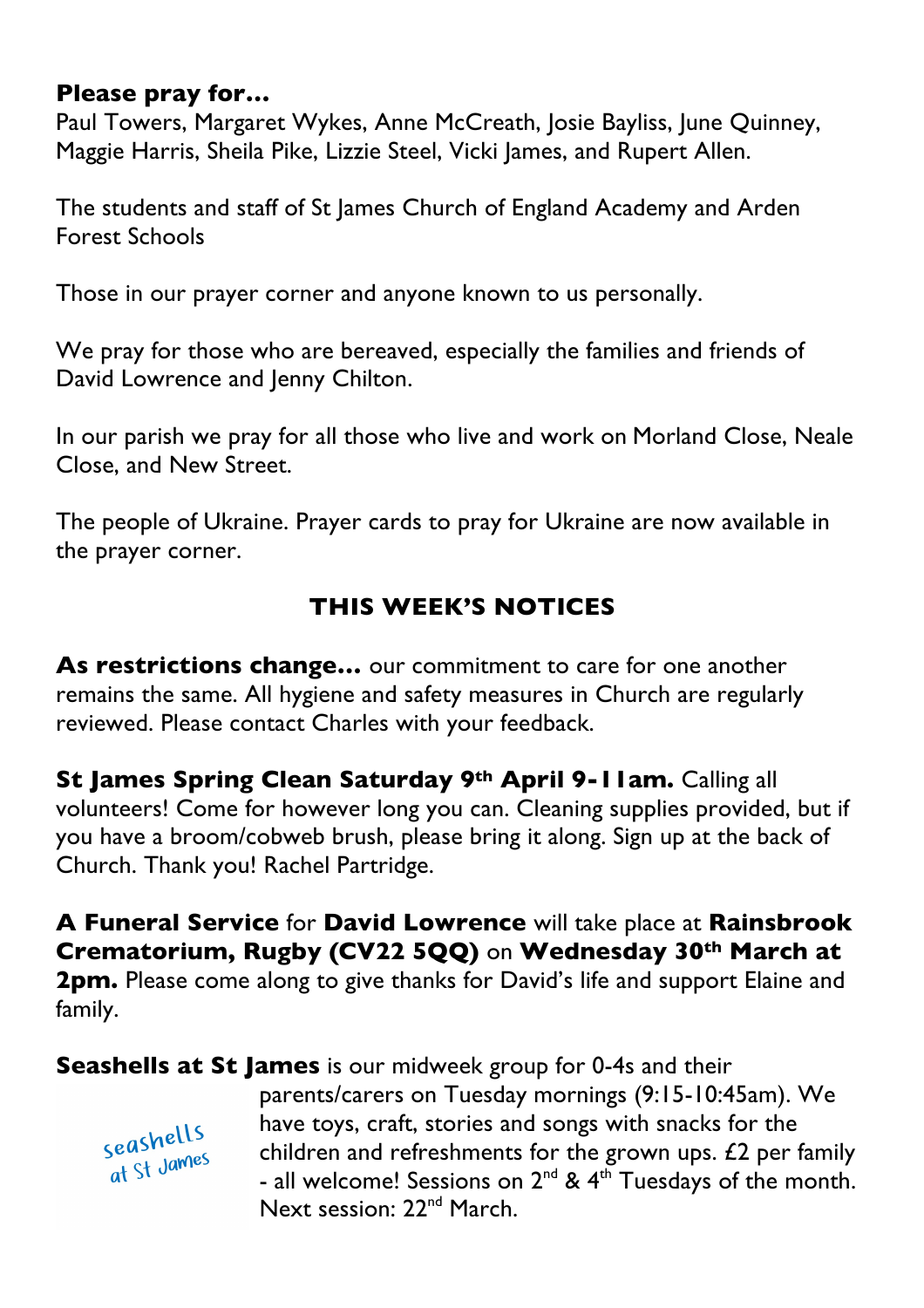Email seashells@stjameschurchbulkington.org.uk for more information or to book

**An Easter Egg Raffle** will be held at the **April Coffee Morning (2nd**

April). Donations of Easter eggs will be greatly received. Please bring to Church.

**Easter Flowers.** Donations in memory of loved ones can be made at the back of Church. The names of loved ones can be recorded in the accompanying book.

#### **PCC Minutes from 26/1/22 and 21/2/22 now available in Church porch.**

| Palm Sunday (10th April)            | 9:30 Palm Sunday Procession (meeting |
|-------------------------------------|--------------------------------------|
|                                     | at St James CofE Academy)            |
|                                     | 10:00 Holy Communion                 |
|                                     | 18:30 Evensong (St Botolph)          |
| Monday II <sup>th</sup> April       | 19:30 Holy Week Prayer               |
| Tuesday 12th April                  | 09:15-10:45 Seashells                |
|                                     | 19:30 Holy Week Prayer               |
| <b>Wednesday 13th April</b>         | 10:00 Holy Communion                 |
|                                     | 19:30 Holy Week Prayer (St Botolph)  |
| <b>Maundy Thursday (14th April)</b> | 19:30 Holy Communion, Foot Washing   |
|                                     | & Maundy Watch                       |
| Good Friday (15th April)            | 10:00 Café Church (with Hot Cross    |
|                                     | Buns)                                |
|                                     | 13:00 At the Foot of the Cross       |
|                                     | 14:30 At the Foot of the Cross (St   |
|                                     | Botolph's)                           |
| Easter Day (17th April)             | 05:30 Easter Dawn Service (followed  |
|                                     | by breakfast)                        |
|                                     | 08:30 Eucharist with Hymns (St       |
|                                     | Botolph)                             |
|                                     | 10:00 Easter Holy Communion          |

#### **HOLY WEEK & EASTER 2022**

Please send all items for inclusion in this news sheet to news@stjameschurchbulkington.org.uk by 4pm on Wednesday.